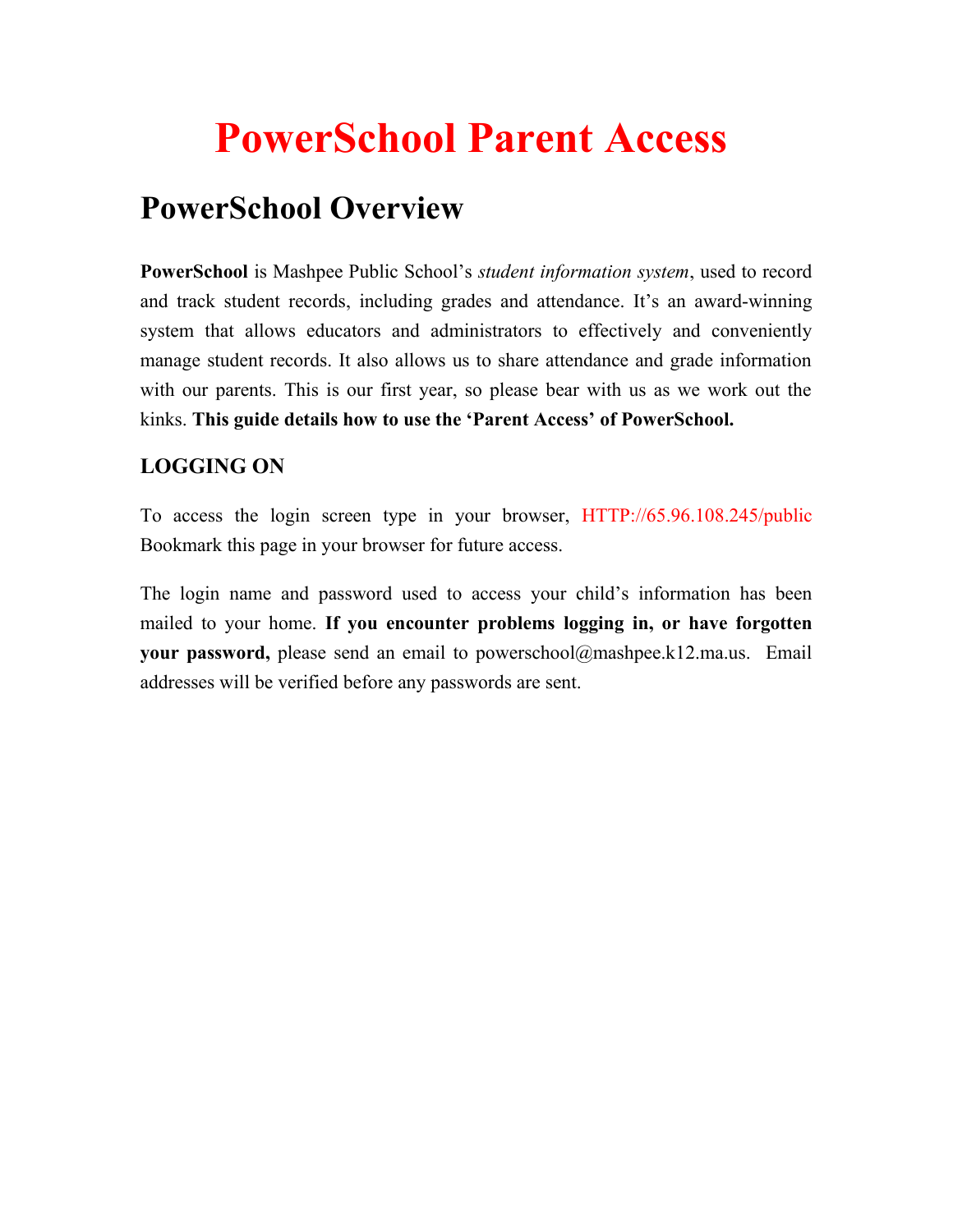#### **ATTENDANCE AND GRADES**

The first thing you will see upon logging-in to our system is the "Attendance and Grades" at-a-glance page. This provides easy access to recent grades, and classroom attendance. This class-by-class attendance is available for parents to see.

The "current" grade, or standing in the class, are listed under the appropriate semester (Q1=quarter 1, S1=semester 1), and clicking on this link will bring up a detail page for grades in that class. Clicking on the teacher name will activate a link so you can e-mail the teacher.

Along the top of the page are icons to lead you to different areas of the Parent Access. **We are currently not using the icon/link for Class Registration.**

#### **ATTENDANCE DETAIL**

The detail for attendance will show a reasonable span of time around the current date. You will be able to see absences, tardies and other codes. A "dot" in the table indicates the child is not scheduled on that day. A clear space indicates the student was present.

A legend for this screen is available at the bottom of the page.

#### **CLASS SCORE DETAIL**

If you click on the score for a class, you will then see the *Class Score Detail* screen, outlining assignments. Different teachers will provide different levels of detail for each assignment and category.

#### **TEACHER COMMENTS**

The *Teacher Comments* screen provides information via each teacher and course. Teachers have the optional ability to provide a comment, but comments will most likely be added at interim and at the end of marking periods. If a teacher does have a comment for your child, it can be accessed by clicking the "Teacher Comments" icon along the top toolbar within the Parent Access.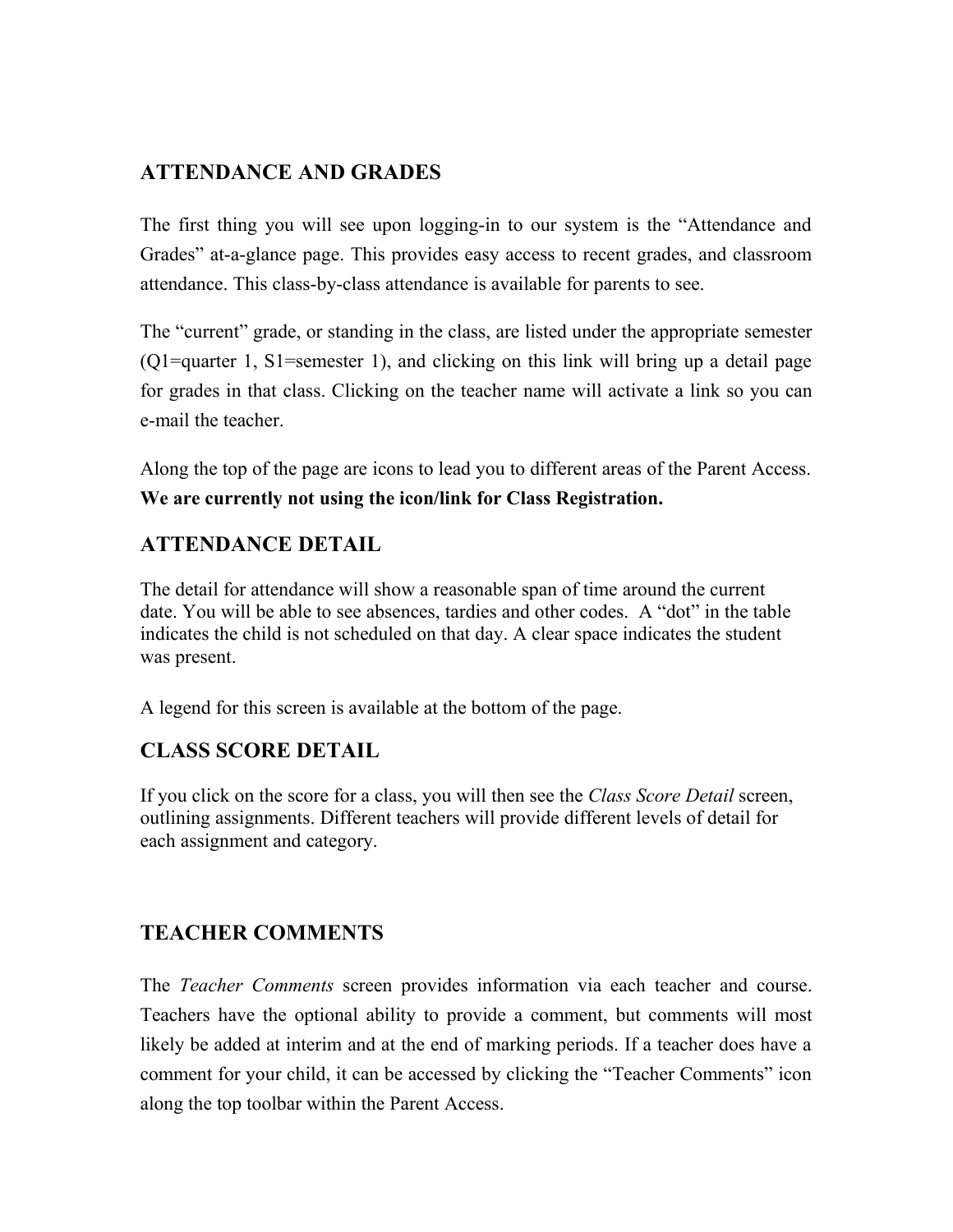#### **E-MAIL NOTIFICATION**

You can ask PowerSchool to send you periodic e-mail detailing information about your child's progress in school.

This screen requests what you want to know in each e-mail, and how frequently you wish to receive the e-mails. We recommend a weekly report over a daily report, but the frequency of when you receive e-mails is up to you. If you ever need to change the address where e-mails are sent, you can change it from this screen at a future date.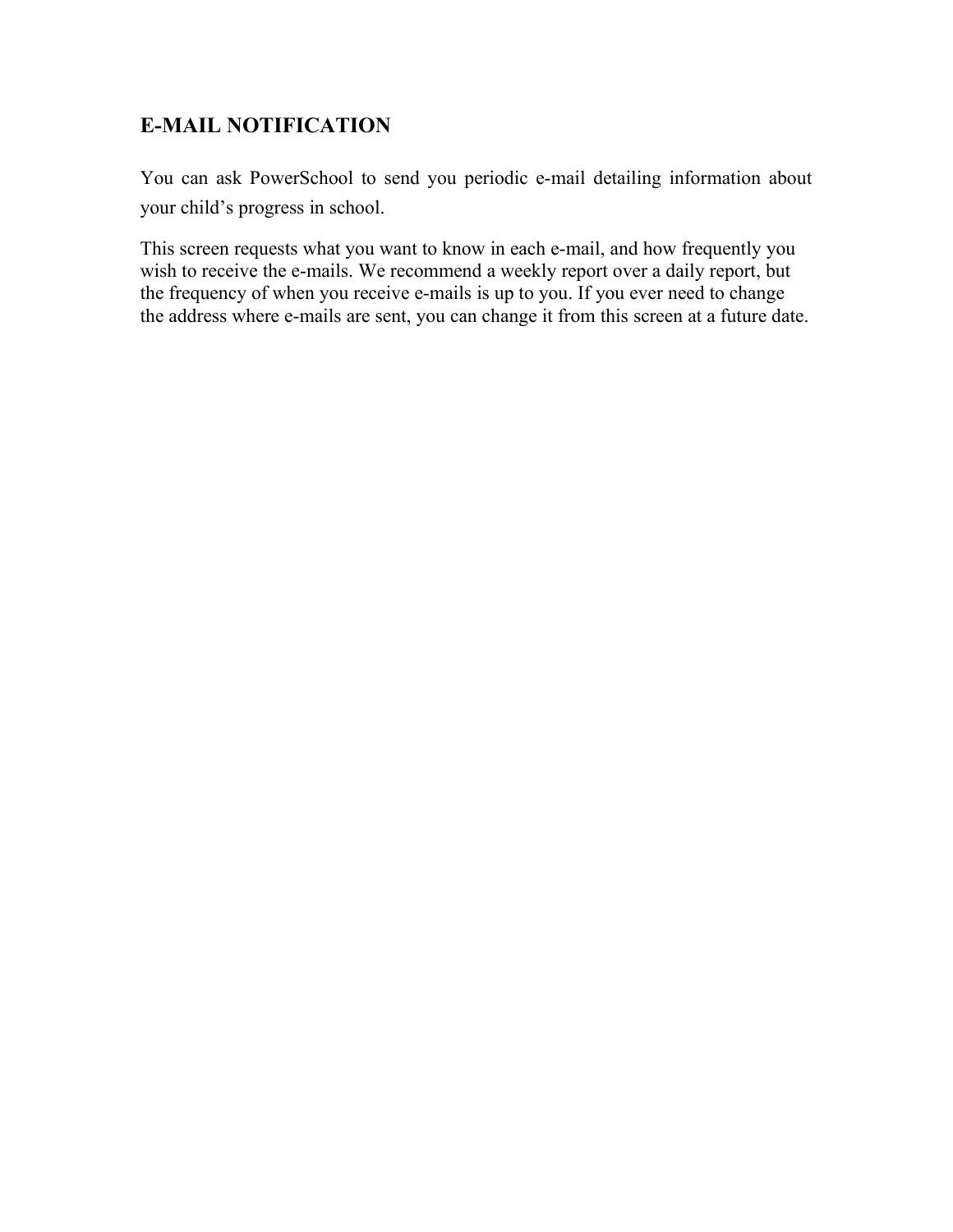# **Frequently Asked Questions**

**May I change my PowerSchool password?** No, the system randomly generates the passwords and these are non-changeable.

#### **I'm having trouble logging on. Do you have some suggestions?**

Please check the following options first:

The most frequent problem parents have is the system not accepting the username/password combination. PowerSchool passwords are a combination of letters & numbers. Please enter your password exactly as it was spelled in the letter from your child's school. Sometimes a capital "I" looks like a one "1", a capital "B" looks like an eight "8", a capital "O" looks like a zero "0", etc. Please try various combinations before reporting a problem.

Try logging on from another computer. Computer settings may be different from one computer to another.

If you continue to have trouble logging on, send an email to [powerschool@mashpee.k12.ma.us](mailto:powerschool@mashpee.k12.ma.us) **providing the following information**: your name and phone number, your child's name and school, and the exact error message you're receiving. A school district employee will get back with you within 3 school days. (This does not include weekends and holidays.)

#### **Can other people see my child's grades and information?**

As long as you protect your password, others will not be able to see your child's information. Each child/parent is issued a unique identification login and password.

#### **Why will I have a different logon for each of my children?** The

PowerSchool logon assigned to you takes you directly to one child's information. Unfortunately, we do not have a way to allow one logon to be entered, then provide you a choice for which of your children's information to display. We apologize for this inconvenience but this is a limitation in the software.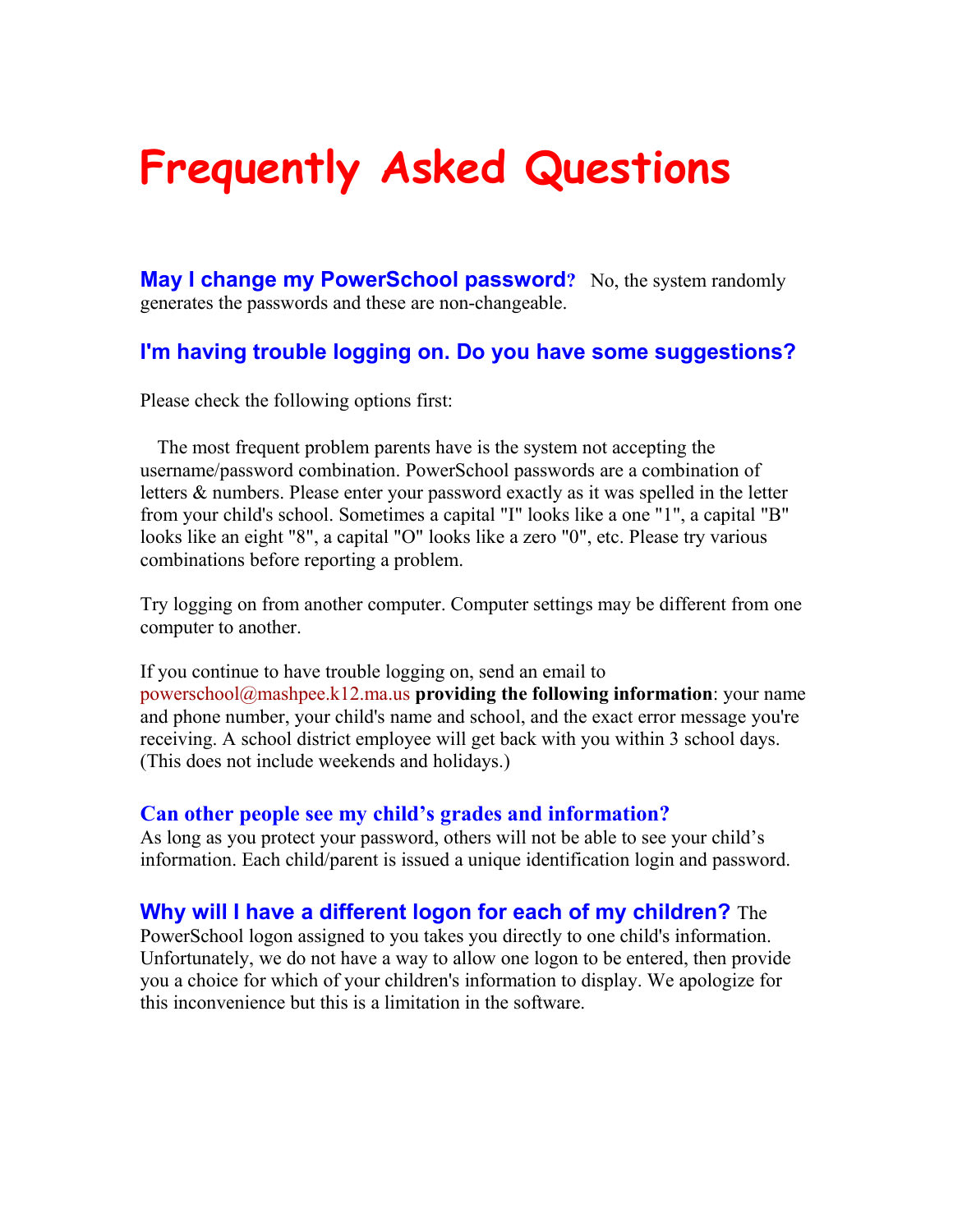**May I view my child's grades online at any time or is it limited to just certain times of day**? Parent access to PowerSchool is available 24/7 (24) hrs/day, 7 days/week). At some times throughout the school year, PowerSchool may be unavailable for short periods of time due to routine maintenance and periods of high volume usage.

**May the non-custodial parent see the child's grades?** Yes, the parent notification letter sent from your child's school can be mailed to both the custodial and non-custodial parent.

**What is the proper procedure to follow if I have questions regarding my child's grades in a class?** It is best that you contact your child's teacher directly, either by email or voicemail. This will result in the quickest resolution to your question.

**Why does it bring up the logon screen every so often when I'm in PowerSchool?** PowerSchool requires parents to re-logon after 10 minutes of inactivity. Simply logging back on returns parents to the active screen they were on.

#### **I replied to the PowerSchool auto-email with a question, but have not received a response. Why?**

The PowerSchool auto-generated email is created and sent by the PowerSchool server, not by an individual. The server will not reply to your email sent to that address. If you have questions about your child's progress, please direct those questions directly to the faculty member.

#### **What does the assignment "due date" mean?**

The way in which teachers enter scores and due dates of an assignment varies and is somewhat based on individual preference. As shown in PowerSchool, due dates could mean any of the following:

- 1. The date the assignment was given
- 2. The date the assignment was recorded in the grade book
- 3. A future date when the assignment will be due and/or recorded.